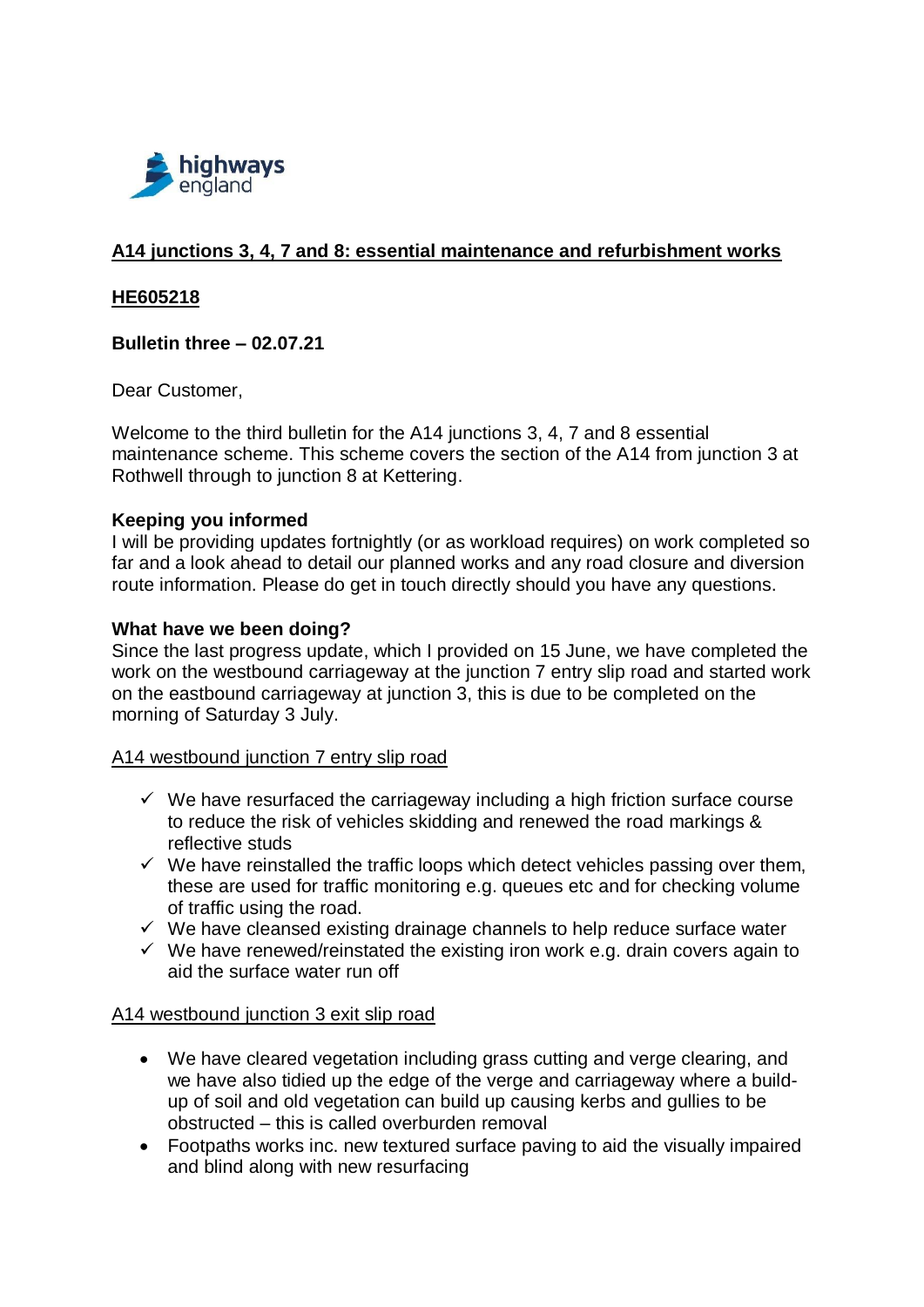- We have completed kerb renewals
- We have installed new road signs and verge marker posts
- We have resurfaced the carriageway including a high friction surface course and renewed the road markings & reflective studs
- We have reinstalled the traffic loops
- We have renewed/reinstated the existing iron work
- We have cleared the drainage channels

### **Looking ahead**

During the next two weeks we will complete the works on the westbound carriageway at junction 3 exit slip road (due to complete tonight). We will then conduct works on the westbound carriageway at junction 7 WB exit slip road and on the eastbound junction 7 exit slip road too

A14 westbound junction 7 exit slip road  $5 - 7$  July

• We will install new traffic signs

### A14 eastbound junction 7 exit slip road  $8 - 9$  July

- We will clear vegetation including grass cutting and verge clearing, and we will also tidy up the edge of the verge and carriageway where a build-up of soil and old vegetation can build up causing kerbs and gullies to be obstructed – this is called overburden removal
- We will install new traffic signs
- Investigatory works to determine location and depth of high voltage cables

#### **When will we carry out this work?**

To reduce the impact on the travelling public, and for safety reasons, we will carry out this work overnight between 8pm and 6am Monday to Friday:

- Unless otherwise stated there will be a lane 1 closure on the A14 during all slip road works where the main carriageway is open and an approved diversion route in place for those needing to use the slip roads that are closed. These diversion routes are tailored to the specific junction and I will include them in each bulletin as appropriate, see below for the route for this bulletin
- During full carriageway closures of the A14 there are approved diversion routes in place as shown below. The eastbound and westbound carriageways will not be closed at the same time. These full closure diversion routes are specific to the carriageway closed and should remain the same for the duration of our works
	- o 2 July A14 westbound closed from junction 8 to junction 2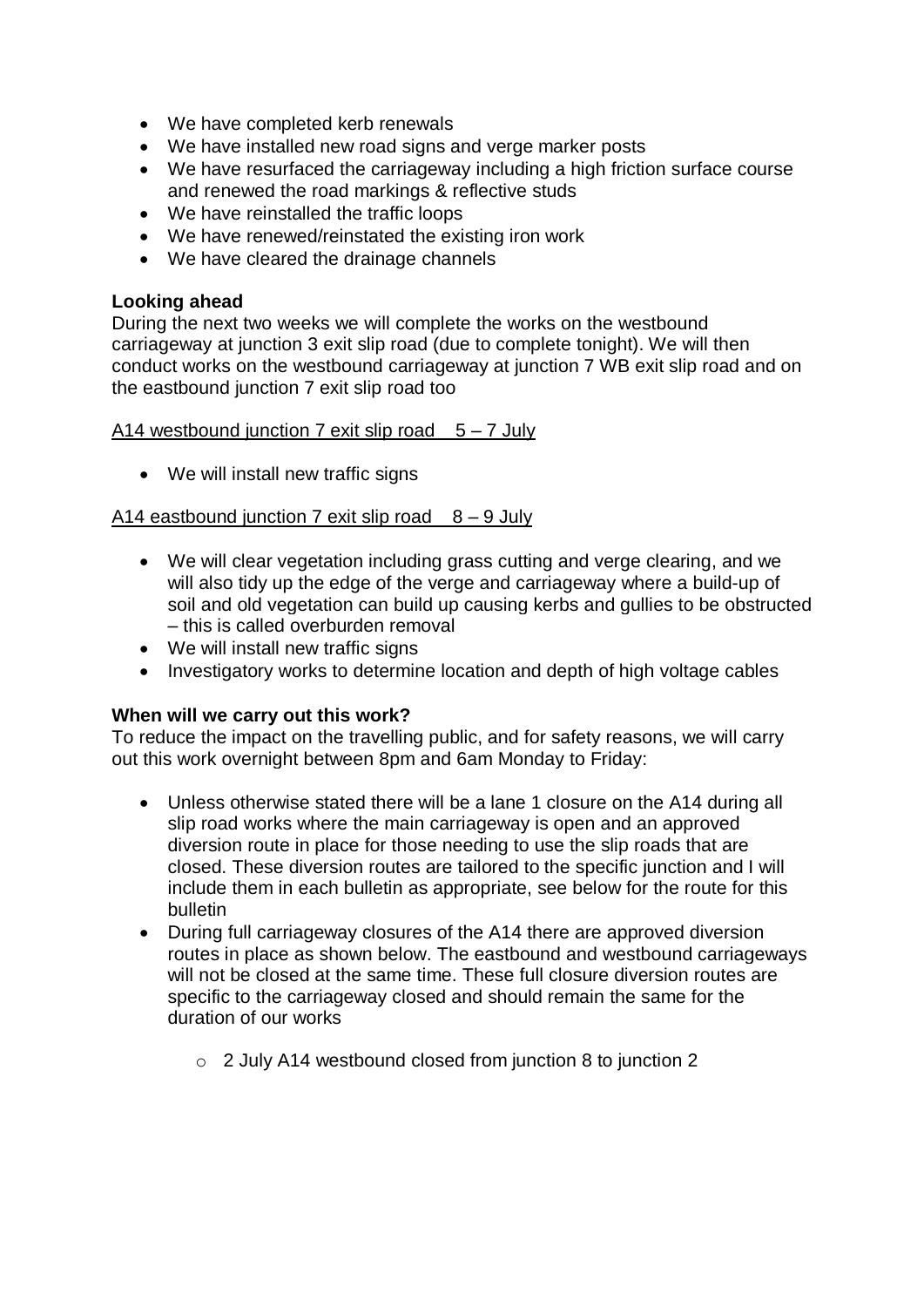#### J8-J2 westbound closure diversion route 2 July

The A14 westbound closure shall be from junction 8 to junction 2. At junction 8 traffic shall be diverted south onto the A43 towards Northampton. At Northampton, traffic will be directed west through Moulton Park on the A5076 (signposted to A508). At the junction with the A508 they will be directed to travel north towards Market Harborough. At A14 junction 2 diversion ends.







J7 eastbound exit slip 8 - 28 July A14 lane 1 closed 8 - 15 July, 28 July A14 eastbound closed 16 -27 July At junction 7 continue eastbound to junction 8, exit and re-join travelling westbound then exit at junction 7